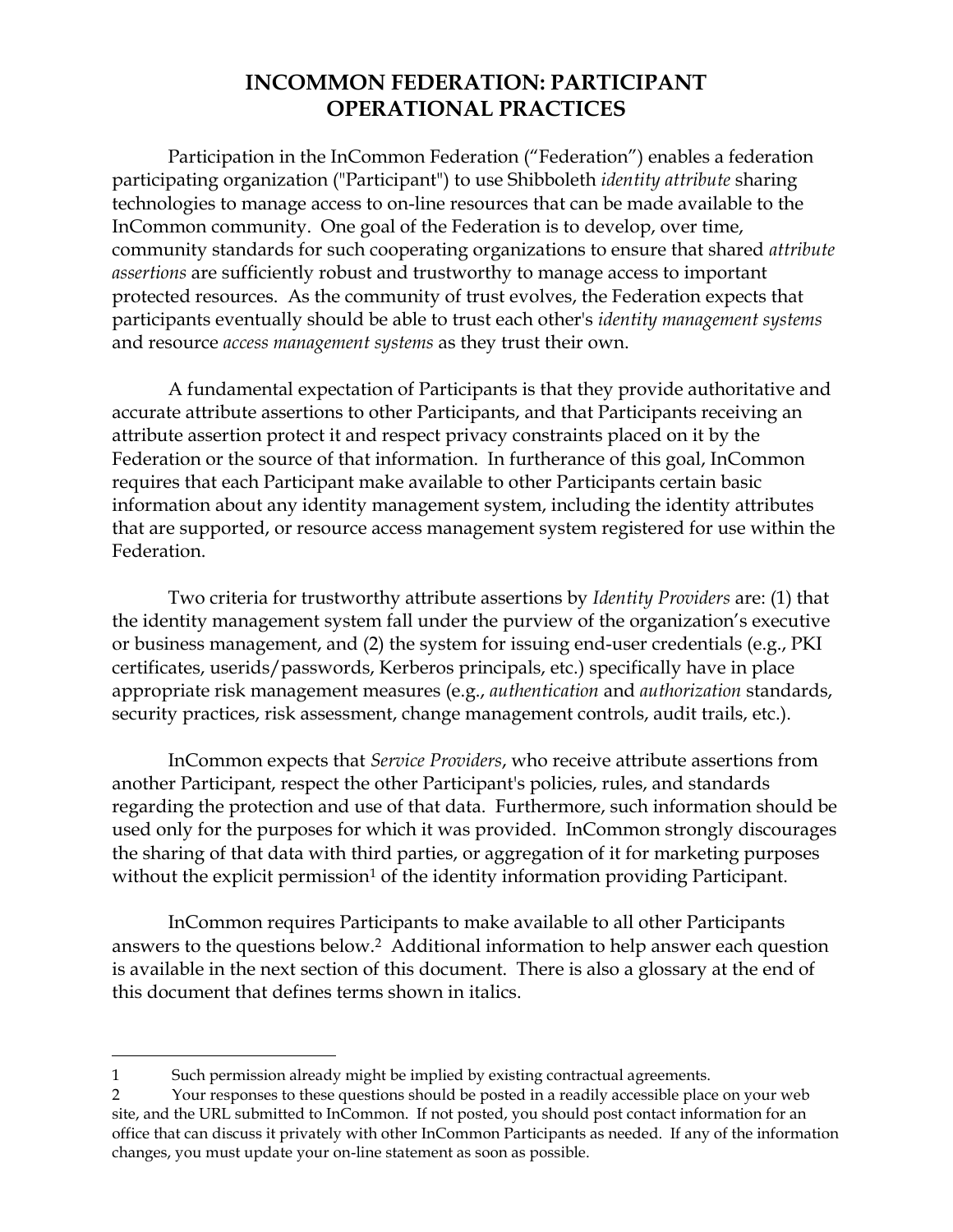#### **1. Federation Participant Information**

1.1 The InCommon Participant Operational Practices information below is for:

InCommon Participant organization name *Texas A&M University-Corpus Christi*

The information below is accurate as of this date *30 June 2014*

<span id="page-1-0"></span>1.2 Identity Management and/or Privacy information

Additional information about the Participant's identity management practices and/or privacy policy regarding personal information can be found on-line at the following location(s).

 $URL(s)$ 

<span id="page-1-1"></span>1.3 Contact information

The following person or office can answer questions about the Participant's identity management system or resource access management policy or practice.

| Name Phil Hale                                        |                  |  |
|-------------------------------------------------------|------------------|--|
| Title or role <i>Systems Administrator II – Linux</i> |                  |  |
| Email address Phil.Hale@tamucc.edu                    |                  |  |
| Phone 361-825-6073                                    | FAX 361-825-2366 |  |

#### <span id="page-1-2"></span>**2. Identity Provider Information**

The most critical responsibility that an IdentityProvider Participant has to the Federation is to provide trustworthy and accurate identity assertions.<sup>3</sup> It is important for a Service Provider to know how your *electronic identity credentials* are issued and how reliable the information associated with a given credential (or person) is.

#### *Community*

<span id="page-1-3"></span>2.1 If you are an Identity Provider, how do you define the set of people who are eligible to receive an *electronic identity*? If exceptions to this definition are allowed, who must approve such an exception?

*Texas A&M University-Corpus Christi issues "Island ID" to all faculty, staff, students associated with the TAMU-CC. Affiliates of TAMU-CC (i.e. visiting faculty, contractors, guests) may be issued an "Island ID" if sponsored by a department or college of the University. Students are allowed to retain for one year past their last activity with the University.*

 $\overline{a}$ 

<sup>3</sup> A general note regarding attributes and recommendations within the Federation is available here: http://www.incommonfederation.org/attributes.html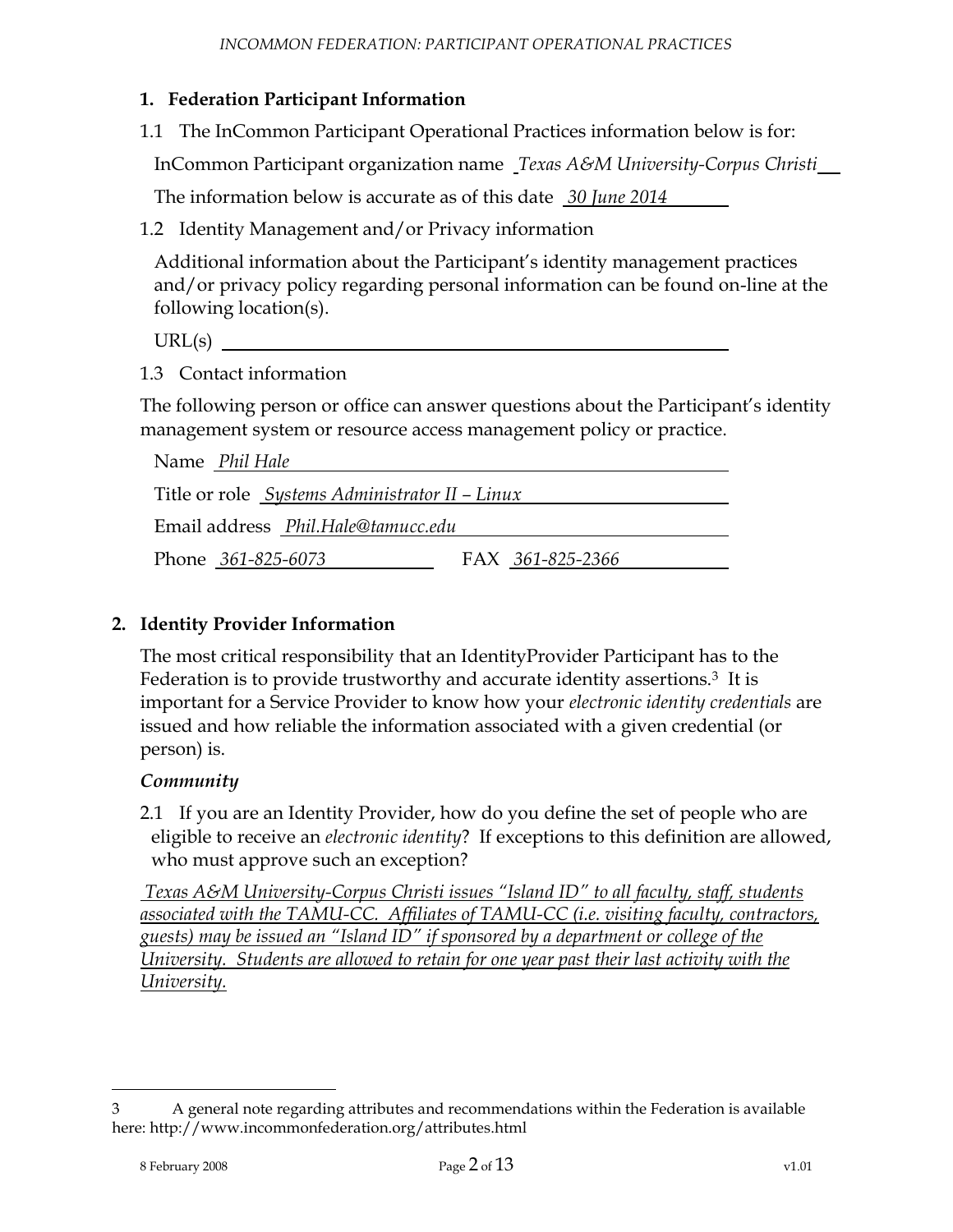<span id="page-2-0"></span>"Member of Community"<sup>4</sup> is an assertion that might be offered to enable access to resources made available to individuals who participate in the primary mission of the university or organization. For example, this assertion might apply to anyone whose affiliation is "current student, faculty, or staff."

What subset of persons registered in your identity management system would you identify as a "Member of Community" in Shibboleth identity assertions to other InCommon Participants?

*Members of the TAMU-CC community are currently active students, faculty and staff.*

### *Electronic Identity Credentials*

<span id="page-2-1"></span>2.2 Please describe in general terms the administrative process used to establish an electronic identity that results in a record for that person being created in your *electronic identity database*? Please identify the office(s) of record for this purpose. For example, "Registrar's Office for students; HR for faculty and staff."

*Students enter into our Student Information System (SIS) when their application for*  admission is processed. The SIS system is the official source for student records at TAMU-*CC and is managed by the Office of the Registrar. Upon acceptance to the University, students have their "Island ID" automatically generated in our Identity Management System (SAMMGR) and their Active Directory Accounts created. The Identity Management system (SAMMGR) and Active Directory are managed by Information Technology. Faculty and Staff records are maintained by the Human Resources Office. Upon acceptance of employment, the HR office will enter employee information into the Texas A&M University – system wide human resources application (BPP – Budget, Payroll, and Personnel) which creates a Universal Identification Number (used in place of the Social Security Number) as a unique identifier for the employee. The new employee's department head, or their designated representative, will then submit "Island ID" account request and access forms to Information Technology for processing and creation of Identity Management and Active Directory entries. Once an Identity Management entry and Active Directory account have been created, Faculty, staff, and students can claim their "Island ID" from a secure web site and set up their initial password.*

<span id="page-2-2"></span>2.3 What technologies are used for your electronic identity credentials (e.g., Kerberos, userID/password, PKI, ...) that are relevant to Federation activities? If more than one type of electronic credential is issued, how is it determined who receives which type? If multiple credentials are linked, how is this managed (e.g., anyone with a Kerberos credential also can acquire a PKI credential) and recorded?

*The "Island ID" is stored in a centrally managed Active Directory. Kerberos authentication is utilized for providing SSO to Unix/Linux shell accounts via this Active Directory. In addition, we provide LDAP, CAS and SAML 2.0 services based on this Active Directory.*

 $\overline{a}$ 

<sup>4</sup> "Member" is one possible value for eduPersonAffiliation as defined in the eduPerson schema. It is intended to include faculty, staff, student, and other persons with a basic set of privileges that go with membership in the university community (e.g., library privileges). "Member of Community" could be derived from other values in eduPersonAffiliation or assigned explicitly as "Member" in the electronic identity database. See http://www.educause.edu/eduperson/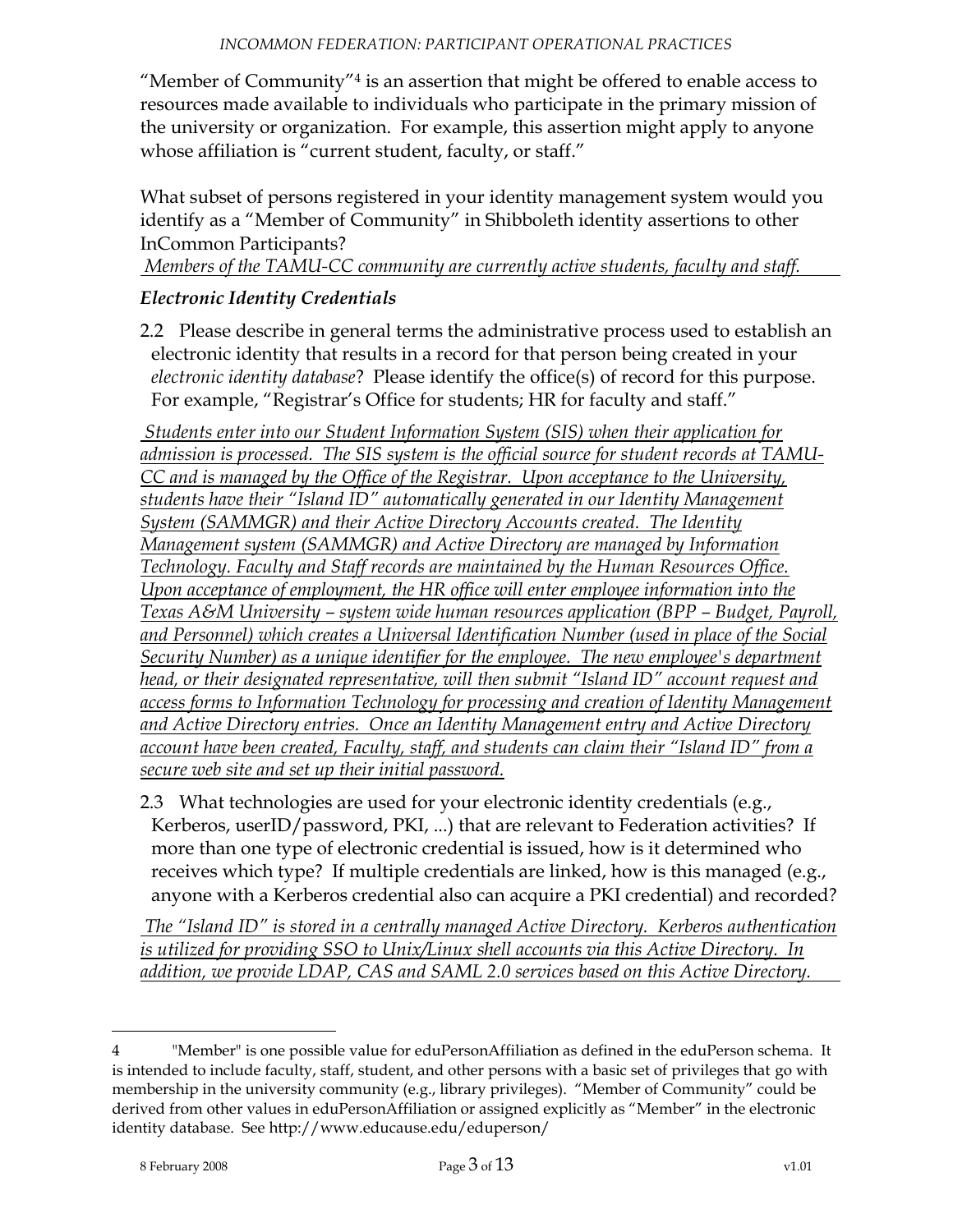<span id="page-3-0"></span>2.4 If your electronic identity credentials require the use of a secret password or PIN, and there are circumstances in which that secret would be transmitted across a network without being protected by encryption (i.e., "clear text passwords" are used when accessing campus services), please identify who in your organization can discuss with any other Participant concerns that this might raise for them:

*TAMU-CC does not allow clear text transmission of "Island ID" credentials across the network.*

<span id="page-3-1"></span>2.5 If you support a "single sign-on" (SSO) or similar campus-wide system to allow a single user authentication action to serve multiple applications, and you will make use of this to authenticate people for InCommon Service Providers, please describe the key security aspects of your SSO system including whether session timeouts are enforced by the system, whether user-initiated session termination is supported, and how use with "public access sites" is protected.

*TAMU-CC currently offers CAS (Central Authentication Services), LDAP Authentication, and Federated Authentication services to support SSO. Session timeouts are enforced by the CAS as well as by the applications using the LDAP or Federated Authentication services.*

<span id="page-3-2"></span>2.6 Are your primary *electronic identifiers* for people, such as "net ID," eduPersonPrincipalName, or eduPersonTargetedID considered to be unique for all time to the individual to whom they are assigned? If not, what is your policy for re-assignment and is there a hiatus between such reuse?

*The "Island ID" is composed of an individual's first-name initial and last name along with a number at the end. It can be changed at the user's request (as in the case of a marriage or divorce). If the "Island ID" is changed, the old "Island ID" is tombstoned and retained forever to prevent its reuse. Each "Island ID" is associated with either or both a Universal Identification Number (HR Employee system) or a Student Identification Number (issued in the Student Information System) which are unique and will not change or expire and are not re-assigned.* 

## *Electronic Identity Database*

<span id="page-3-3"></span>2.7 How is information in your electronic identity database acquired and updated? Are specific offices designated by your administration to perform this function? Are individuals allowed to update their own information on-line?

*Student records are automatically updated from the Student Information System. Certain fields related to the Employee records (title, department, employment status) are updated out of the TAMU-System B.P.P. system. Other fields are updated via request to the Information Technology Help Desk or through online forms.*

<span id="page-3-4"></span>2.8 What information in this database is considered "public information" and would be provided to any interested party?

*Unless suppressed at the request of the Student, TAMU-CC will release upon request the student's name and e-mail address. An employee's name, title, office location, phone number and e-mail address are made available via a searchable on-line directory.*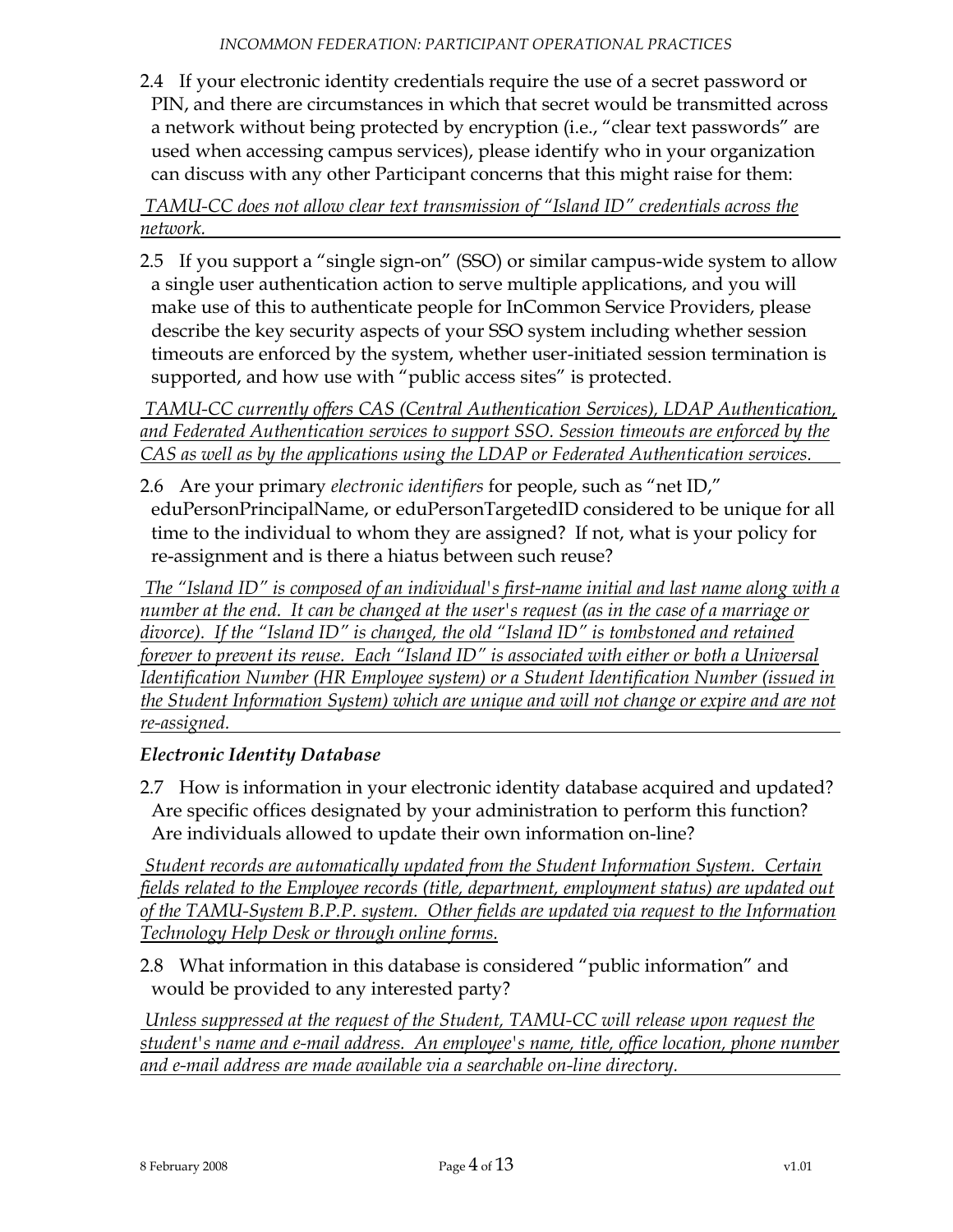#### *Uses of Your Electronic Identity Credential System*

<span id="page-4-0"></span>2.9 Please identify typical classes of applications for which your electronic identity credentials are used within your own organization.

*A number of applications at the University use the SSO features of the "Island ID". These include, but are not limited to: Office 365 Student E-mail, Student Degree Planner Service, Student Information Self Service Portal, Blackboard Learning Management System, Outlook Web Access Employee E-mail, and University Wireless Networks.*

#### *Attribute Assertions*

*Attributes* are the information data elements in an attribute assertion you might make to another Federation participant concerning the identity of a person in your identity management system.

<span id="page-4-1"></span>2.10 Would you consider your attribute assertions to be reliable enough to:

[X] control access to on-line information databases licensed to your

organization?

- [ $X$ ] be used to purchase goods or services for your organization?
- [ X ] enable access to personal information such as student loan status?

#### *Privacy Policy*

Federation Participants must respect the legal and organizational privacy constraints on attribute information provided by other Participants and use it only for its intended purposes.

<span id="page-4-2"></span>2.11 What restrictions do you place on the use of attribute information that you might provide to other Federation participants?

*Data released to a third party must be used for the intended purpose stated in the request for information. This information cannot be forwarded to or made available to any other department, agency or University business unit.*

<span id="page-4-3"></span>2.12 What policies govern the use of attribute information that you might release to other Federation participants? For example, is some information subject to FERPA or HIPAA restrictions?

*TAMU-CC does not release FERPA or HIPAA information without the express consent of the Office of the Registrar. These requests will only be considered for applications that support the further teaching and research mission of the University.*

#### **3. Service Provider Information**

Service Providers are trusted to ask for only the information necessary to make an appropriate access control decision, and to not misuse information provided to them by Identity Providers. Service Providers must describe the basis on which access to resources is managed and their practices with respect to attribute information they receive from other Participants.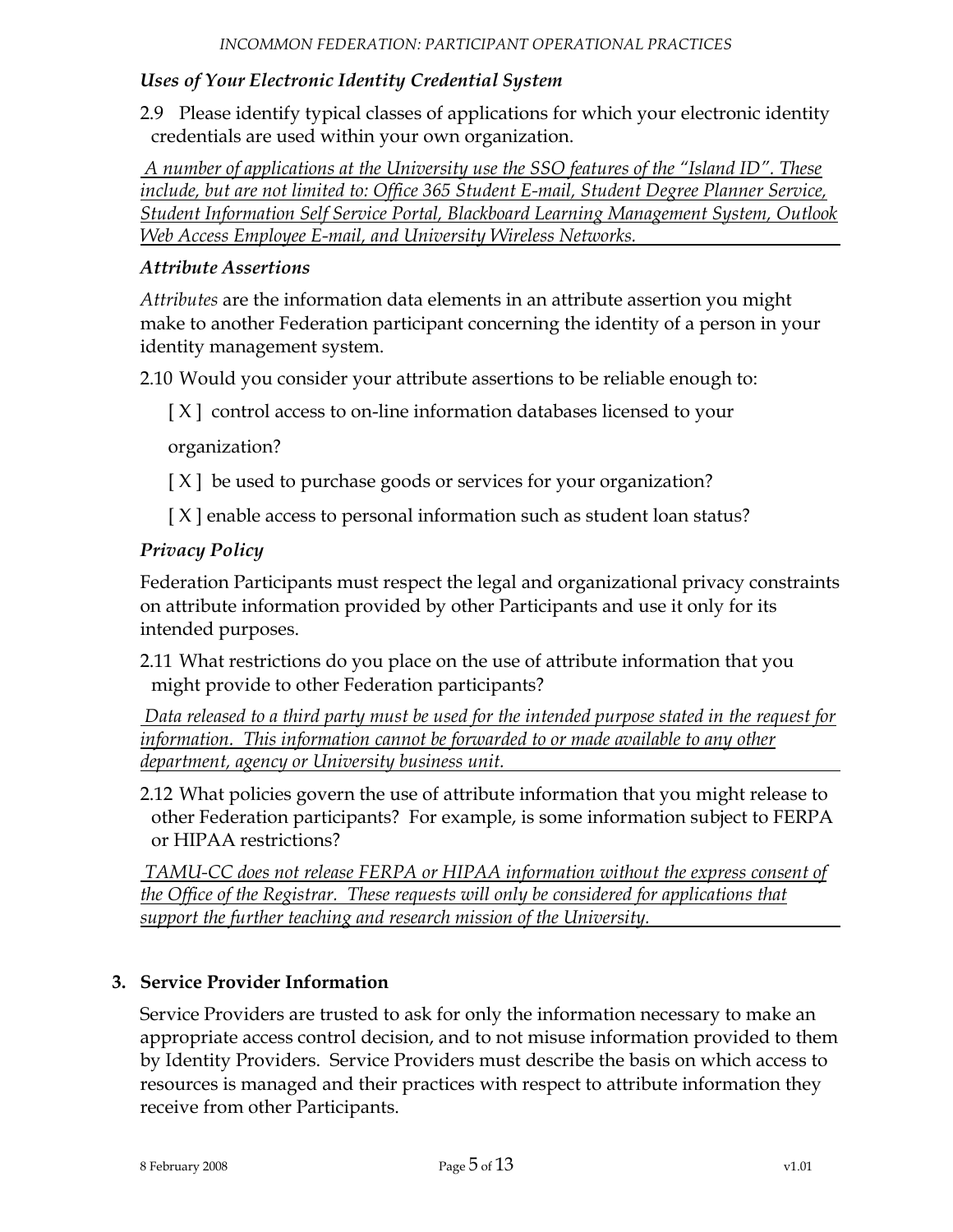<span id="page-5-0"></span>3.1 What attribute information about an individual do you require in order to manage access to resources you make available to other Participants? Describe separately for each service ProviderID that you have registered.

*TAMU-CC is not currently a Service Provider.*

- <span id="page-5-1"></span>3.2 What use do you make of attribute information that you receive in addition to basic access control decisions? For example, do you aggregate session access records or records of specific information accessed based on attribute information, or make attribute information available to partner organizations, etc.?
- <span id="page-5-2"></span>3.3 What human and technical controls are in place on access to and use of attribute information that might refer to only one specific person (i.e., personally identifiable information)? For example, is this information encrypted?
- <span id="page-5-3"></span>3.4 Describe the human and technical controls that are in place on the management of super-user and other privileged accounts that might have the authority to grant access to personally identifiable information?
- <span id="page-5-4"></span>3.5 If personally identifiable information is compromised, what actions do you take to notify potentially affected individuals?

### <span id="page-5-5"></span>**4. Other Information**

4.1 Technical Standards, Versions and Interoperability

Identify the version of Internet2 Shibboleth code release that you are using or, if not using the standard Shibboleth code, what version(s) of the SAML and SOAP and any other relevant standards you have implemented for this purpose.

*Shibboleth IDP 2.1.0 (SAML 2.0)*

<span id="page-5-6"></span>4.2 Other Considerations

Are there any other considerations or information that you wish to make known to other Federation participants with whom you might interoperate? For example, are there concerns about the use of clear text passwords or responsibilities in case of a security breach involving identity information you may have provided?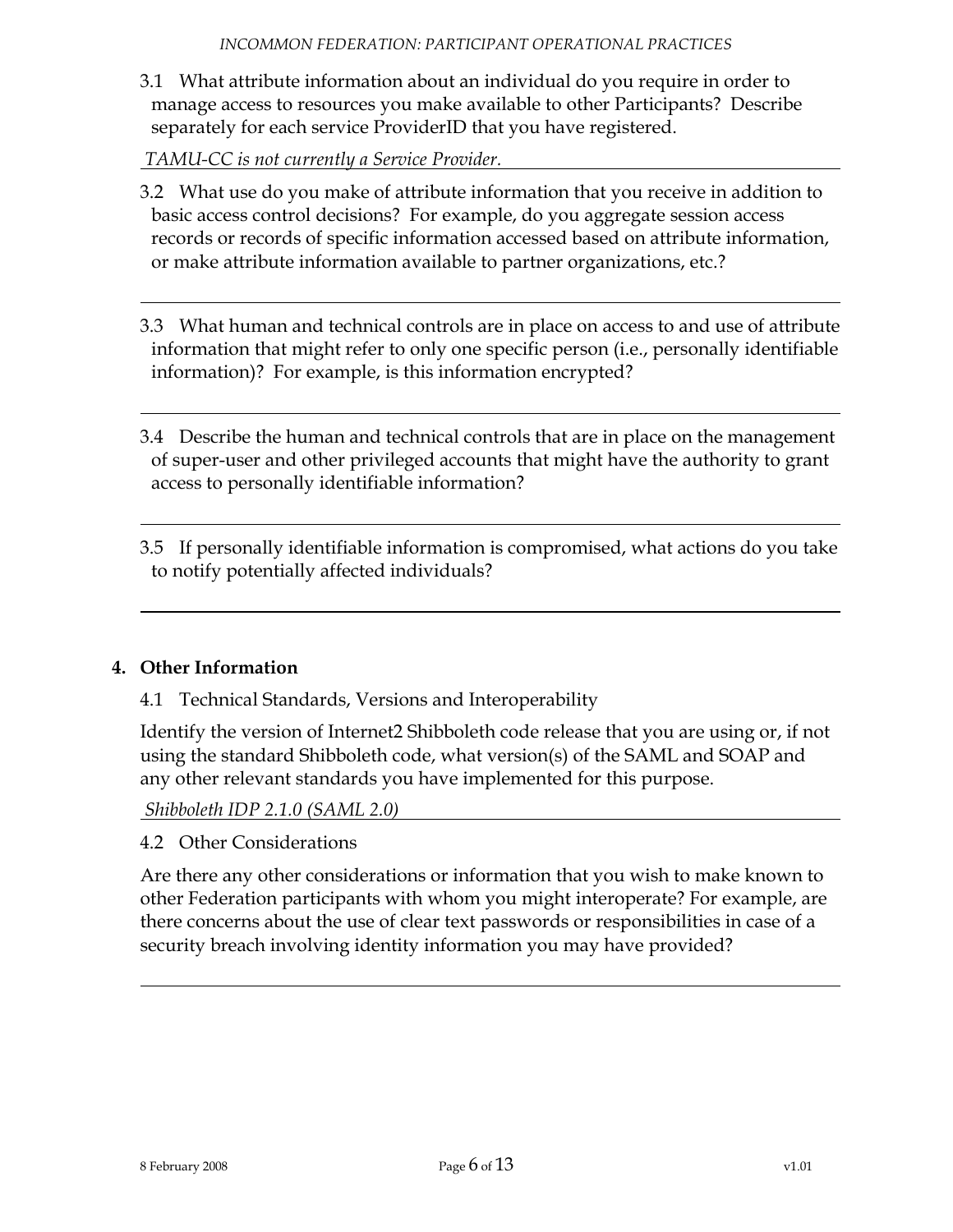# **Additional Notes and Details on the Operational Practices Questions**

As a community of organizations willing to manage access to on-line resources cooperatively, and often without formal contracts in the case of non-commercial resources, it is essential that each Participant have a good understanding of the *identity* and resource management practices implemented by other Participants. The purpose of the questions above is to establish a base level of common understanding by making this information available for other Participants to evaluate.

In answering these questions, please consider what you would want to know about your own operations if you were another Participant deciding what level of trust to place in interactions with your on-line systems. For example:

- What would you need to know about an *Identity Provider* in order to make an informed decision whether to accept its *assertions* to manage access to your online resources or applications?
- What would you need to know about a *Service Provider* in order to feel confident providing it information that it might not otherwise be able to have?

It also might help to consider how *identity management systems* within a single institution could be used.

- What might your central campus IT organization, as a *Service Provider*, ask of a peer campus *Identity Provider* (e.g., Computer Science Department, central Library, or Medical Center) in order to decide whether to accept its *identity assertions* for access to resources that the IT organization controls?
- What might a campus department ask about the central campus *identity management system* if the department wanted to leverage it for use with its own applications?

The numbered paragraphs below provide additional background to the numbered questions in the main part of this document.

- [\[1.2\]](#page-1-0) InCommon Participants who manage Identity Providers are strongly encouraged to post on their website the privacy and information security policies that govern their *identity management system*. Participants who manage Service Providers are strongly encouraged to post their policies with respect to use of personally identifying information.
- [\[1.3\]](#page-1-1) Other InCommon Participants may wish to contact this person or office with further questions about the information you have provided or if they wish to establish a more formal relationship with your organization regarding resource sharing.
- [\[2\]](#page-1-2) Many organizations have very informal processes for issuing electronic credentials. For example, one campus does this through its student bookstore. A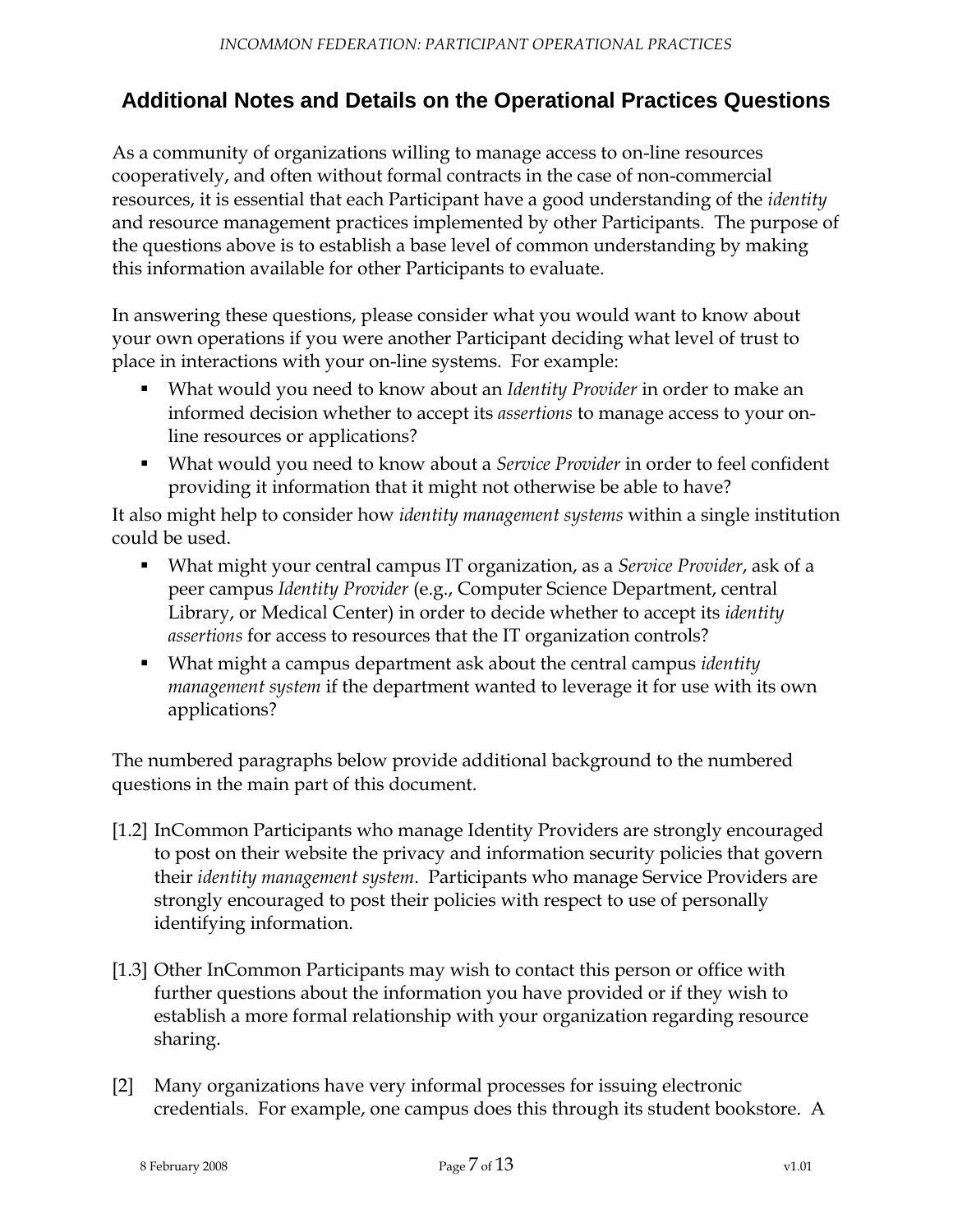*Service Provider* may be more willing to accept your *assertions* to the extent that this process can be seen as authoritative.

[\[2.1\]](#page-1-3) It is important for a *Service Provider* to have some idea of the community whose identities you may represent. This is particularly true for *assertions* such as the eduPerson "Member of Community.". A typical definition might be "Faculty, staff, and active students" but it might also include alumni, prospective students, temporary employees, visiting scholars, etc. In addition, there may be formal or informal mechanisms for making exceptions to this definition, e.g., to accommodate a former student still finishing a thesis or an unpaid volunteer.

This question asks to whom you, as an *Identity Provider*, will provide electronic credentials. This is typically broadly defined so that the organization can accommodate a wide variety of applications locally. The reason this question is important is to distinguish between the set of people who might have a credential that you issue and the subset of those people who fall within your definition of "Member of Community" for the purpose of InCommon *attribute assertions*.

- [\[0\]](#page-2-0) The *assertion* of "Member of Community" is often good enough for deciding whether to grant access to basic on-line resources such as library-like materials or websites. InCommon encourages participants to use this *assertion* only for "Faculty, Staff, and active Students" but some organizations may have the need to define this differently. InCommon *Service Providers* need to know if this has been defined differently.
- [\[2.2\]](#page-2-1) For example, if there is a campus recognized office of record that issues such electronic credentials and that office makes use of strong, reliable technology and good database management practices, those factors might indicate highly reliable credentials and hence trustworthy *identity assertions*.
- [\[2.3\]](#page-2-2) Different technologies carry different inherent risks. For example, a userID and password can be shared or "stolen" rather easily. A PKI credential or SecureID card is much harder to share or steal. For practical reasons, some campuses use one technology for student credentials and another for faculty and staff. In some cases, sensitive applications will warrant stronger and/or secondary credentials.
- [\[2.4\]](#page-3-0) Sending passwords in "clear text" is a significant risk, and all InCommon Participants are strongly encouraged to eliminate any such practice. Unfortunately this may be difficult, particularly with legacy applications. For example, gaining access to a centralized calendar application via a wireless data connection while you are attending a conference might reveal your password to many others at that conference. If this is also your campus credential password, it could be used by another person to impersonate you to InCommon Participants.
- [\[2.5\]](#page-3-1) "Single sign-on" (SSO) is a method that allows a user to unlock his or her *electronic identity credential* once and then use it for access to a variety of resources and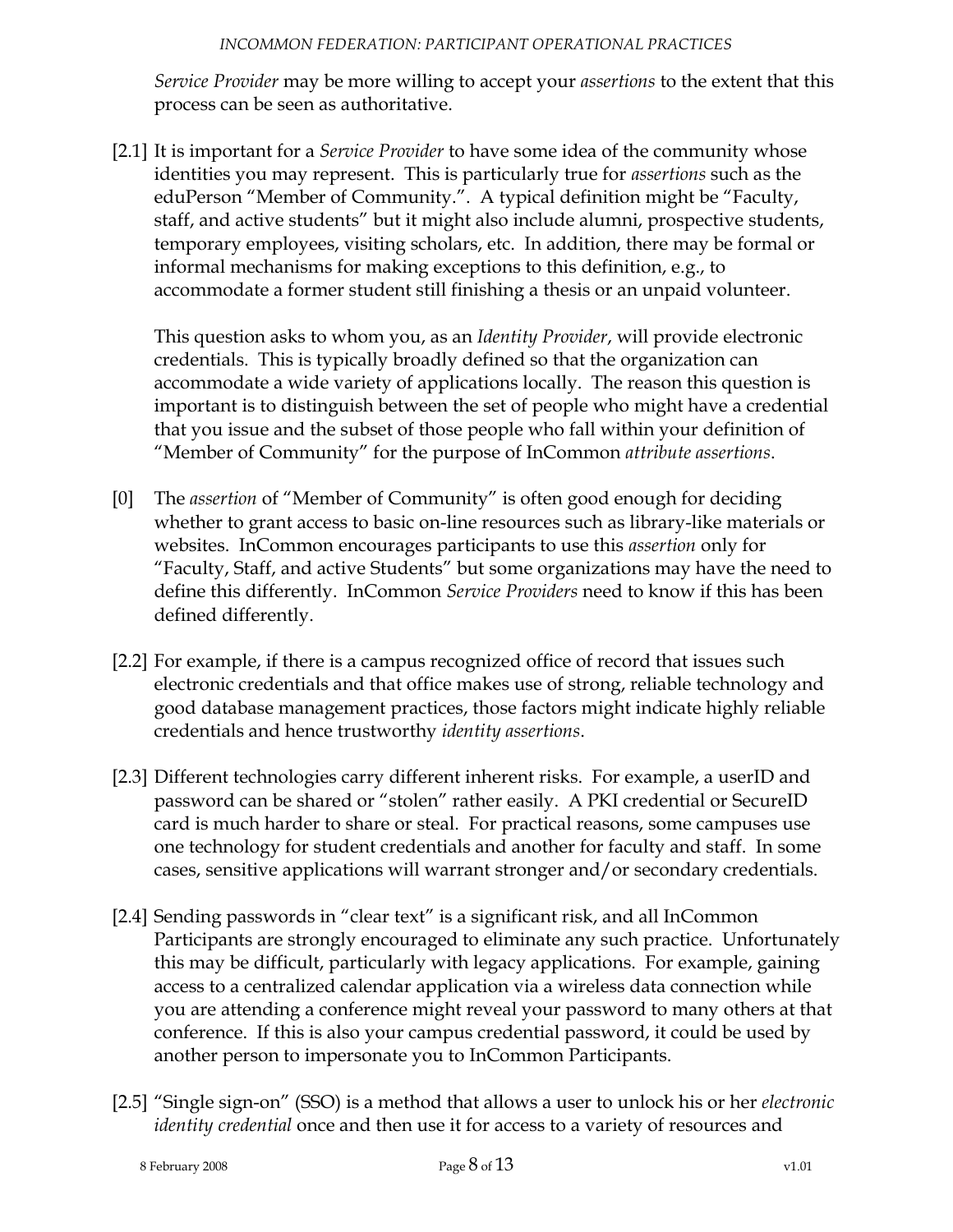#### *INCOMMON FEDERATION: PARTICIPANT OPERATIONAL PRACTICES*

applications for some period of time. This avoids people having to remember many different identifiers and passwords or to continually log into and out of systems. However, it also may weaken the link between an *electronic identity* and the actual person to whom it refers if someone else might be able to use the same computer and assume the former user's *identity*. If there is no limit on the duration of a SSO session, a Federation *Service Provider* may be concerned about the validity of any *identity assertions* you might make. Therefore it is important to ask about your use of SSO technologies.

- [\[2.6\]](#page-3-2) In some *identity management systems*, primary identifiers for people might be reused, particularly if they contain common names, e.g. Jim Smith@MYU.edu. This can create ambiguity if a *Service Provider* requires this primary identifier to manage access to resources for that person.
- [\[2.7\]](#page-3-3) Security of the database that holds information about a person is at least as critical as the *electronic identity credentials* that provide the links to records in that database. Appropriate security for the database, as well as management and audit trails of changes made to that database, and management of access to that database information are important.
- [\[2.8\]](#page-3-4) Many organizations will make available to anyone certain, limited "public information." Other information may be given only to internal organization users or applications, or may require permission from the subject under FERPA or HIPAA rules. A *Service Provider* may need to know what information you are willing to make available as "public information" and what rules might apply to other information that you might release.
- [\[2.9\]](#page-4-0) In order to help a *Service Provider* assess how reliable your *identity assertions* may be, it is helpful to know how your organization uses those same assertions. The assumption here is that you are or will use the same *identity management system* for your own applications as you are using for federated purposes.
- [\[2.10\]](#page-4-1) Your answer to this question indicates the degree of confidence you have in the accuracy of your *identity assertions*.
- [\[2.11\]](#page-4-2) Even "public information" may be constrained in how it can be used. For example, creating a marketing email list by "harvesting" email addresses from a campus directory web site may be considered illicit use of that information. Please indicate what restrictions you place on information you make available to others.
- [\[2.12\]](#page-4-3) Please indicate what legal or other external constraints there may be on information you make available to others.
- [\[3.1\]](#page-5-0) Please identify your access management requirements to help other Participants understand and plan for use of your resource(s). You might also or instead provide contact information for an office or person who could answer inquiries.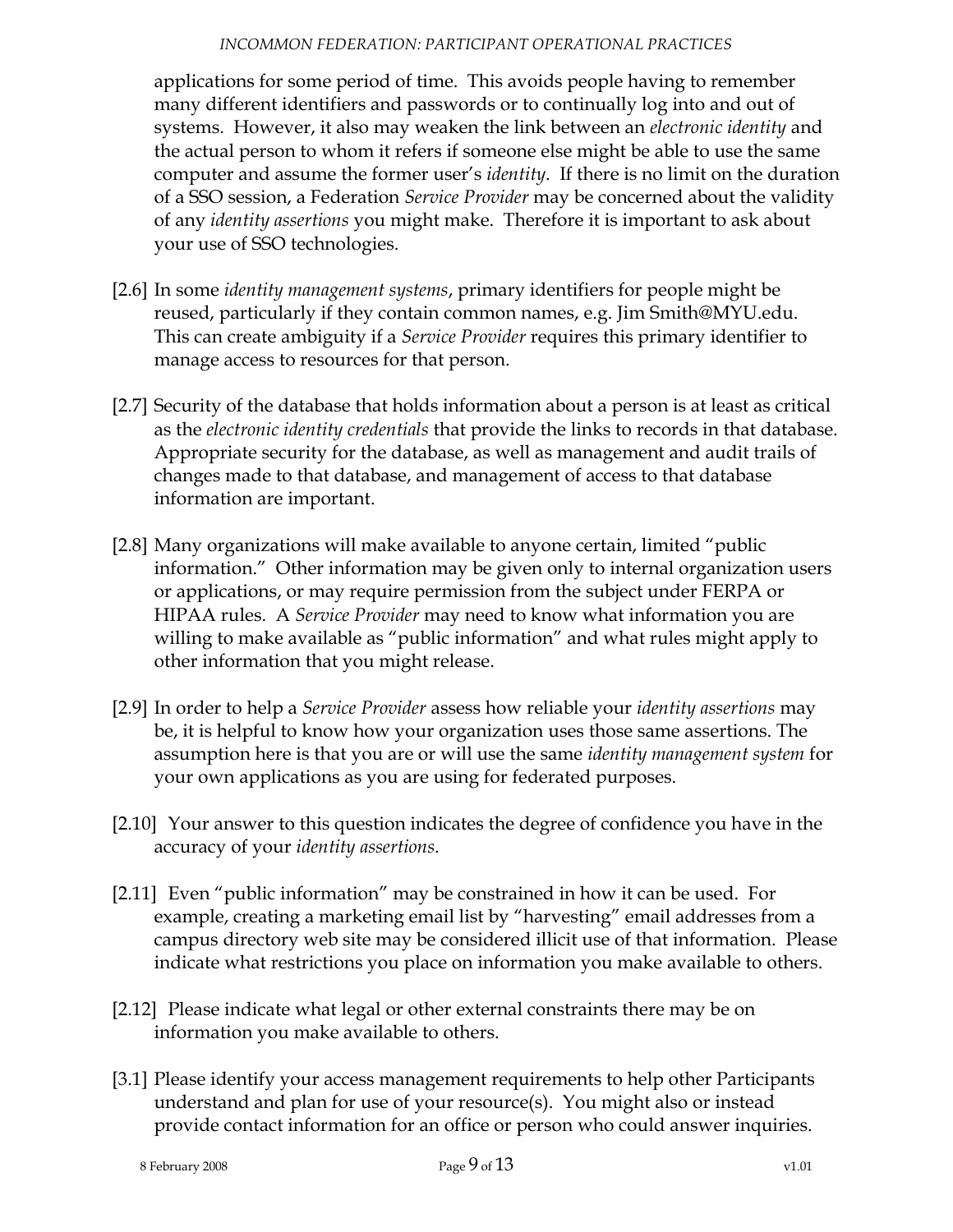- [\[3.2\]](#page-5-1) As a *Service Provider*, please declare what use(s) you would make of attribute information you receive.
- [\[3.3\]](#page-5-2) Personally identifying information can be a wide variety of things, not merely a name or credit card number. All information other than large group identity, e.g., "member of community," should be protected while resident on your systems.
- [\[3.4\]](#page-5-3) Certain functional positions can have extraordinary privileges with respect to information on your systems. What oversight means are in place to ensure incumbents do not misuse such privileges?
- [\[3.5\]](#page-5-4) Occasionally protections break down and information is compromised. Some states have laws requiring notification of affected individuals. What legal and/or institutional policies govern notification of individuals if information you hold is compromised?
- [\[4.1\]](#page-5-5) Most InCommon Participants will use Internet2 Shibboleth technology, but this is not required. It may be important for other participants to understand whether you are using other implementations of the technology standards.
- [\[4.2\]](#page-5-6) As an *Identity Provider*, you may wish to place constraints on the kinds of applications that may make use of your *assertions.* As a *Service Provider*, you may wish to make a statement about how User credentials must be managed. This question is completely open ended and for your use.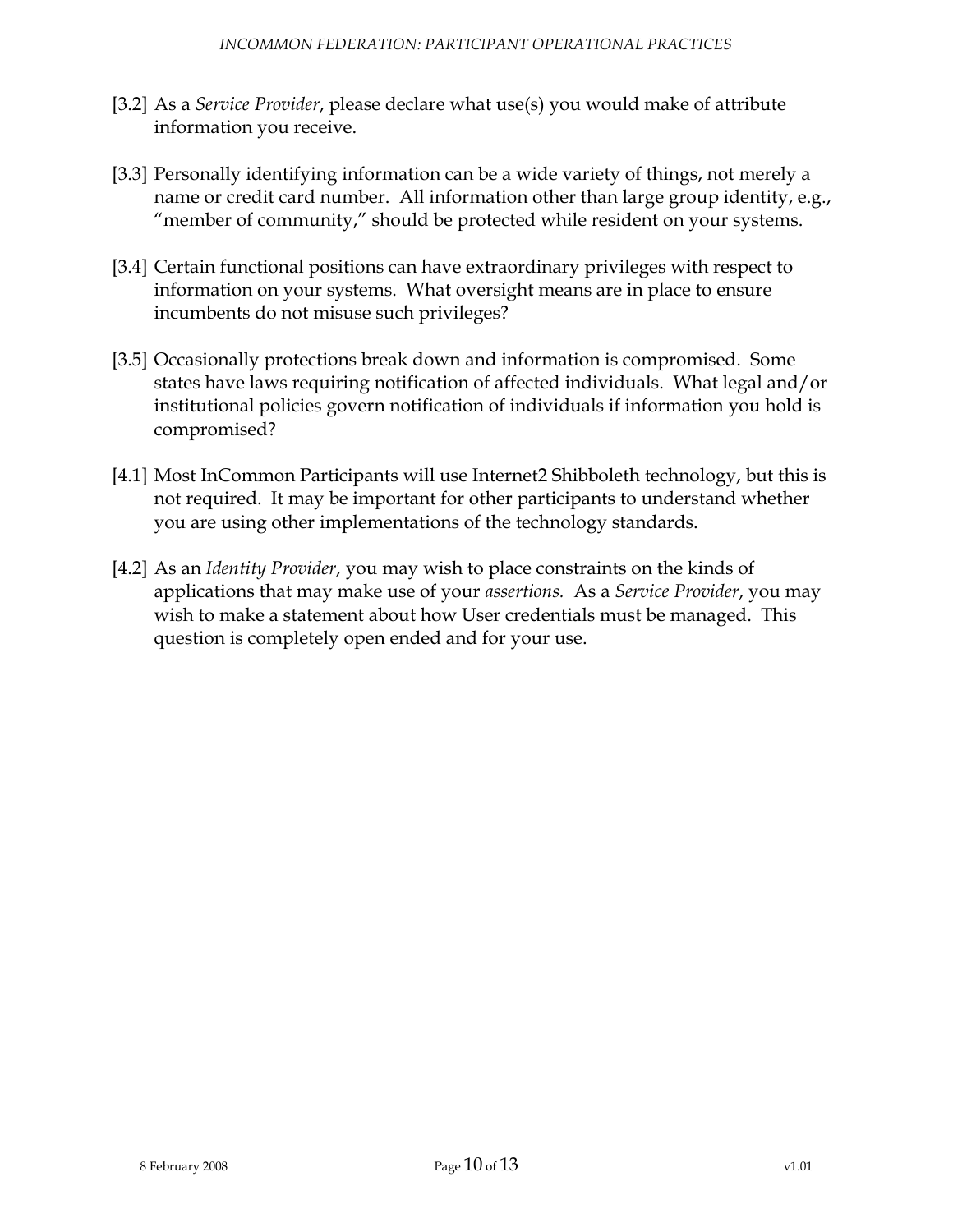# **Glossary**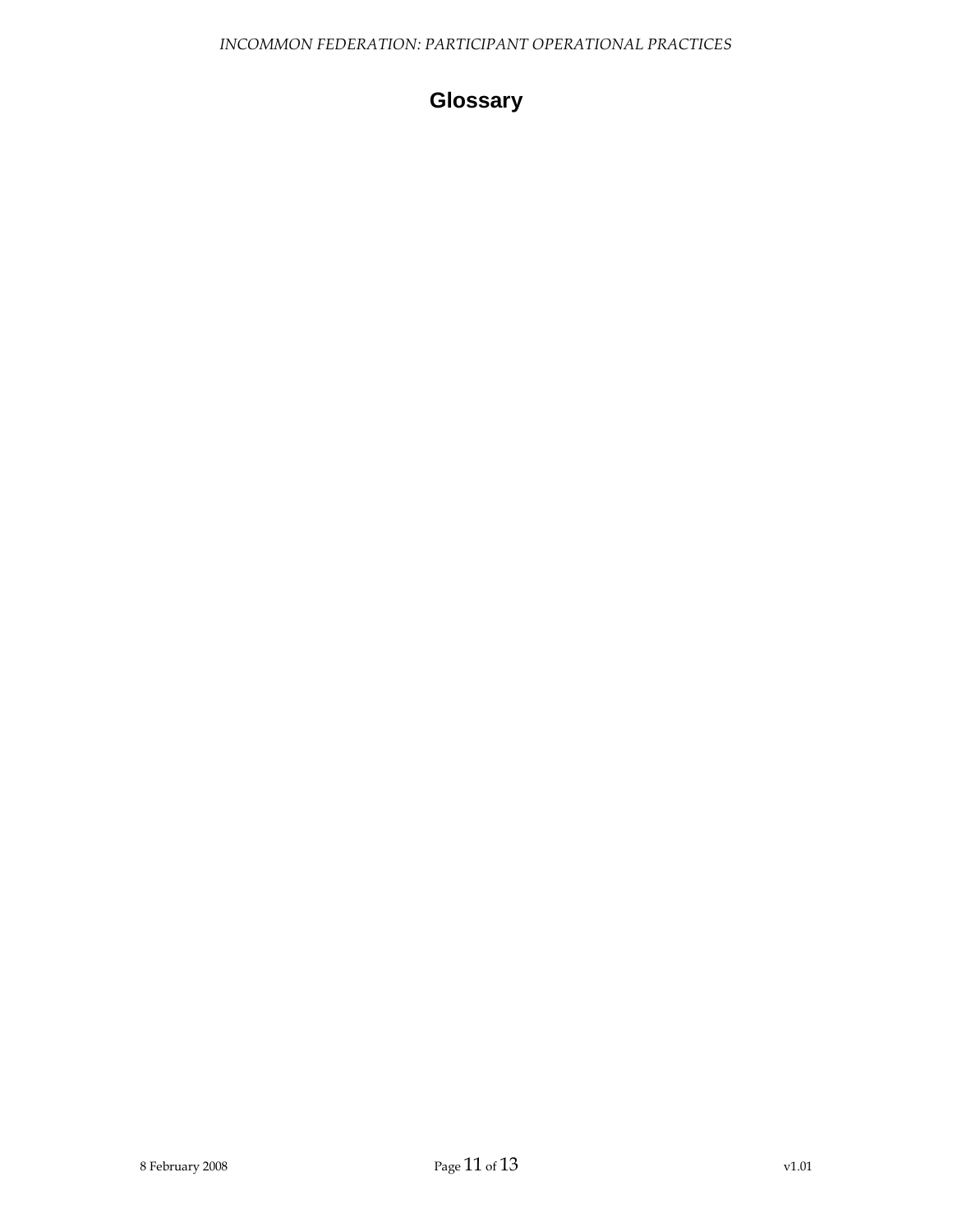#### *INCOMMON FEDERATION: PARTICIPANT OPERATIONAL PRACTICES*

| access<br>management<br>system       | The collection of systems and or services associated with specific on-<br>line resources and/or services that together derive the decision<br>about whether to allow a given individual to gain access to those<br>resources or make use of those services.                                                                                                            |
|--------------------------------------|------------------------------------------------------------------------------------------------------------------------------------------------------------------------------------------------------------------------------------------------------------------------------------------------------------------------------------------------------------------------|
| assertion                            | The identity information provided by an Identity Provider to a Service<br>Provider.                                                                                                                                                                                                                                                                                    |
| attribute                            | A single piece of information associated with an electronic identity<br>database record. Some attributes are general; others are personal.<br>Some subset of all <i>attributes</i> defines a unique individual.                                                                                                                                                        |
| authentication                       | The process by which a person verifies or confirms their association<br>with an electronic identifier. For example, entering a password that is<br>associated with an UserID or account name is assumed to verify that<br>the user is the person to whom the UserID was issued.                                                                                        |
| authorization                        | The process of determining whether a specific person should be<br>allowed to gain access to an application or function, or to make use<br>of a resource. The resource manager then makes the access control<br>decision, which also may take into account other factors such as time<br>of day, location of the user, and/or load on the resource system.              |
| electronic<br>identifier             | A string of characters or structured data that may be used to<br>reference an electronic identity. Examples include an email address, a<br>user account name, a Kerberos principal name, a UC or campus<br>NetID, an employee or student ID, or a PKI certificate.                                                                                                     |
| electronic<br>identity               | A set of information that is maintained about an individual,<br>typically in campus electronic identity databases. May include roles<br>and privileges as well as personal information. The information<br>must be authoritative to the applications for which it will be used.                                                                                        |
| electronic<br>identity<br>credential | An electronic identifier and corresponding personal secret associated<br>with an electronic identity. An electronic identity credential typically is<br>issued to the person who is the subject of the information to enable<br>that person to gain access to applications or other resources that<br>need to control such access.                                     |
| electronic<br>identity database      | A structured collection of information pertaining to a given<br>individual. Sometimes referred to as an "enterprise directory."<br>Typically includes name, address, email address, affiliation, and<br>electronic identifier(s). Many technologies can be used to create an<br><i>identity database,</i> for example LDAP or a set of linked relational<br>databases. |
| identity                             | <i>Identity</i> is the set of information associated with a specific physical<br>person or other entity. Typically an Identity Provider will be<br>authoritative for only a subset of a person's <i>identity</i> information.<br>What <i>identity attributes</i> might be relevant in any situation depend on<br>the context in which it is being questioned.          |